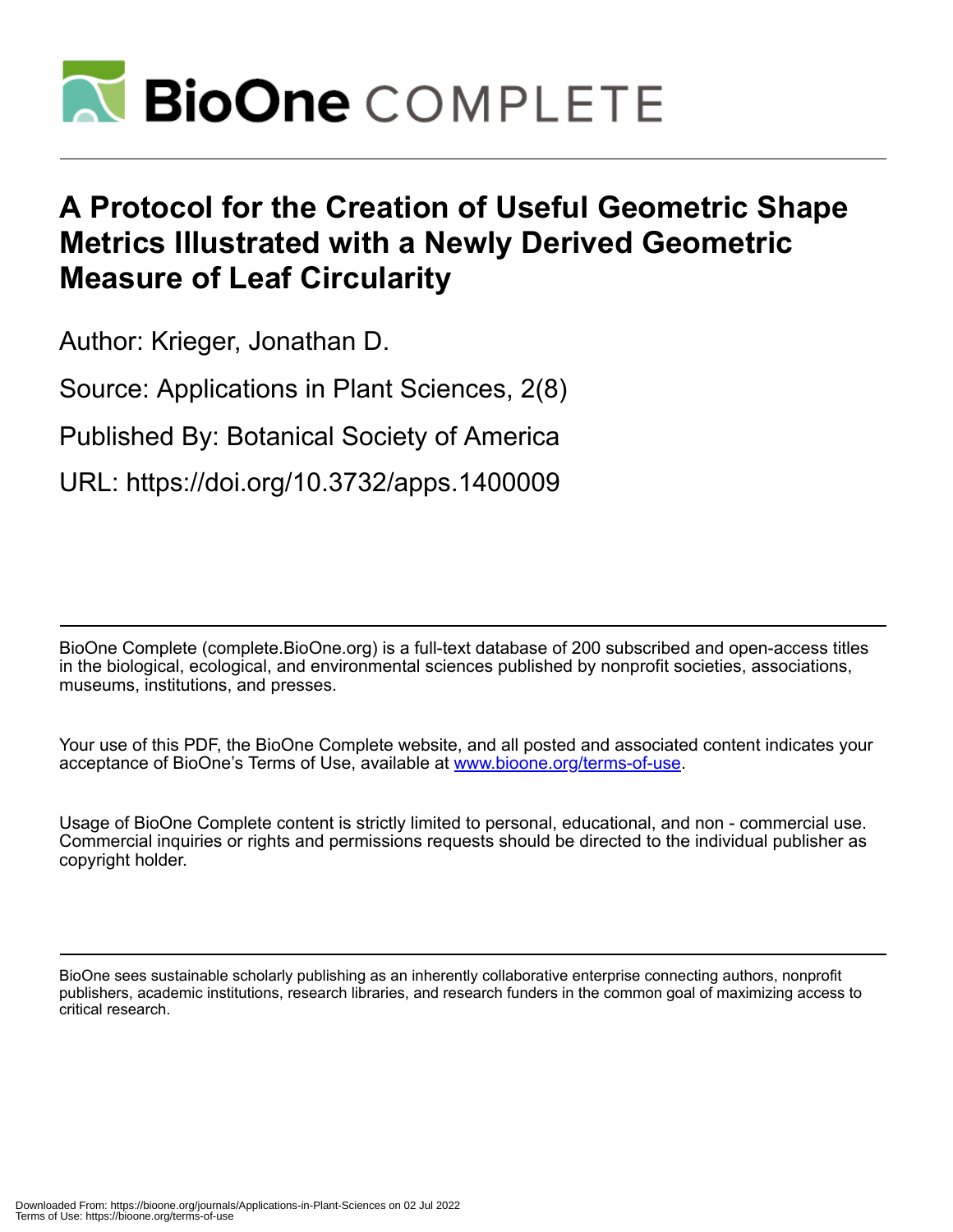

PROTOCOL NOTE

## **A PROTOCOL FOR THE CREATION OF USEFUL GEOMETRIC SHAPE METRICS ILLUSTRATED WITH A NEWLY DERIVED GEOMETRIC MEASURE OF LEAF CIRCULARITY**<sup>1</sup>

### JONATHAN D. KRIEGER<sup>2,3</sup>

2 Herbarium, Library, Art and Archives Directorate, Royal Botanic Gardens, Kew, Richmond, Surrey TW9 3AB, United Kingdom

- *Premise of the study:* I present a protocol for creating geometric leaf shape metrics to facilitate widespread application of geometric morphometric methods to leaf shape measurement.
- *Methods and Results:* To quantify circularity, I created a novel shape metric in the form of the vector between a circle and a line, termed geometric circularity. Using leaves from 17 fern taxa, I performed a coordinate-point eigenshape analysis to empirically identify patterns of shape covariation. I then compared the geometric circularity metric to the empirically derived shape space and the standard metric, circularity shape factor.
- *Conclusions:* The geometric circularity metric was consistent with empirical patterns of shape covariation and appeared more biologically meaningful than the standard approach, the circularity shape factor. The protocol described here has the potential to make geometric morphometrics more accessible to plant biologists by generalizing the approach to developing synthetic shape metrics based on classic, qualitative shape descriptors.

 **Key words:** eigenshape analysis; geometric morphometrics; leaf physiognomy; leaf shape.

 Morphometric tools have been tested many times on leaf form and proven to be useful (e.g., White et al., 1988; Premoli, 1996; McLellan and Endler, 1998; Jensen et al., 2002; Krieger et al., 2007 ; Bensmihen et al., 2008 ; and many others reviewed in Krieger, 2010). Generally, differences in shape (e.g., among species or genotypes) or patterns of shape variation (e.g., whether shape varies continuously between exemplar morphologies) that are detectable subjectively by the investigator become very apparent under morphometric analysis. However, these methods have not been explored with the specific goal of developing a useful, universal toolkit for plant biologists. To perform an eigenshape analysis or elliptic Fourier combined with principal components analysis (EFA-PCA), two of the most popular morphometric methods, it is first necessary to build up a set of specimens, on the order of several hundred to thousands, perform an eigenanalysis to generate a morphospace, and then assess the utility of the shape metrics that define this space (in this context, each axis  $x$ ,  $y$ ,  $z$ , etc. in the multidimensional morphospace is a shape metric, with movement along each axis describing some pattern of shape variation). It is often the case that the shape metrics generated this way are very similar between studies, and the differences are trivial;

1 Manuscript received 22 January 2014; revision accepted 30 April 2014. The creation of the data set used in this work was supported through the Colorado Museum Walker Van Riper fund and a Doctoral Dissertation Improvement grant from the National Science Foundation, and through the generous help of staff at COLO, F, JEPS, MO, and NY. The author thanks two anonymous reviewers for their valuable feedback on an earlier version of this manuscript. 3 Author for correspondence: j.krieger@kew.org

#### doi:10.3732/apps.1400009

nevertheless, these empirically derived shape metrics, created through an analysis of variance in the data set, will necessarily reflect the samples used, so although this approach succeeds at generating useful, novel shape metrics, it fails to generate a universal toolkit of shape metrics.

 One possible approach to having shape metrics that are directly comparable between studies would be to request the matrices underlying the morphospaces generated in a published morphometric study. If it is possible to match a given data set to the published data set—e.g., by correctly interpolating and downsampling specimen outlines, then converting to phi functions, submitting to Fourier analysis, performing a relative warps analysis, etc., as needed—it would then be possible to project the specimens into the published morphospace, allowing a researcher to make the same shape measurements on his or her specimens as in a published study. However, even if the technical challenge of projecting specimens into a morphospace is not too much of a hurdle, convincing an investigator to share the requisite matrices may be an insurmountable challenge. When the alternative is a proscribed measurement, such as "length multiplied by width at a point 2/3rds down the midvein," the latter becomes very attractive by virtue of ease of use but disappoints in failing to describe the morphology for which there is such a rich set of qualitative terminology.

 Here I present a general protocol for generating broadly useful measures of outline geometry, which can be computed without the need of a large-scale morphometric analysis. The proposed protocol is very straightforward: select two end-point geometries (specifically, mathematical geometries such as a circle or ellipse, not exemplar specimens) and submit them to a coordinate-point eigenshape (CPES) analysis, which defines the vector between them, generating a single, geometric shape

*Applications in Plant Sciences* 2014 2(8): 1400009; http://www.bioone.org/loi/apps © 2014 Krieger. Published by the Botanical Society of America. This work is licensed under a Creative Commons Attribution License (CC-BY-NC-SA).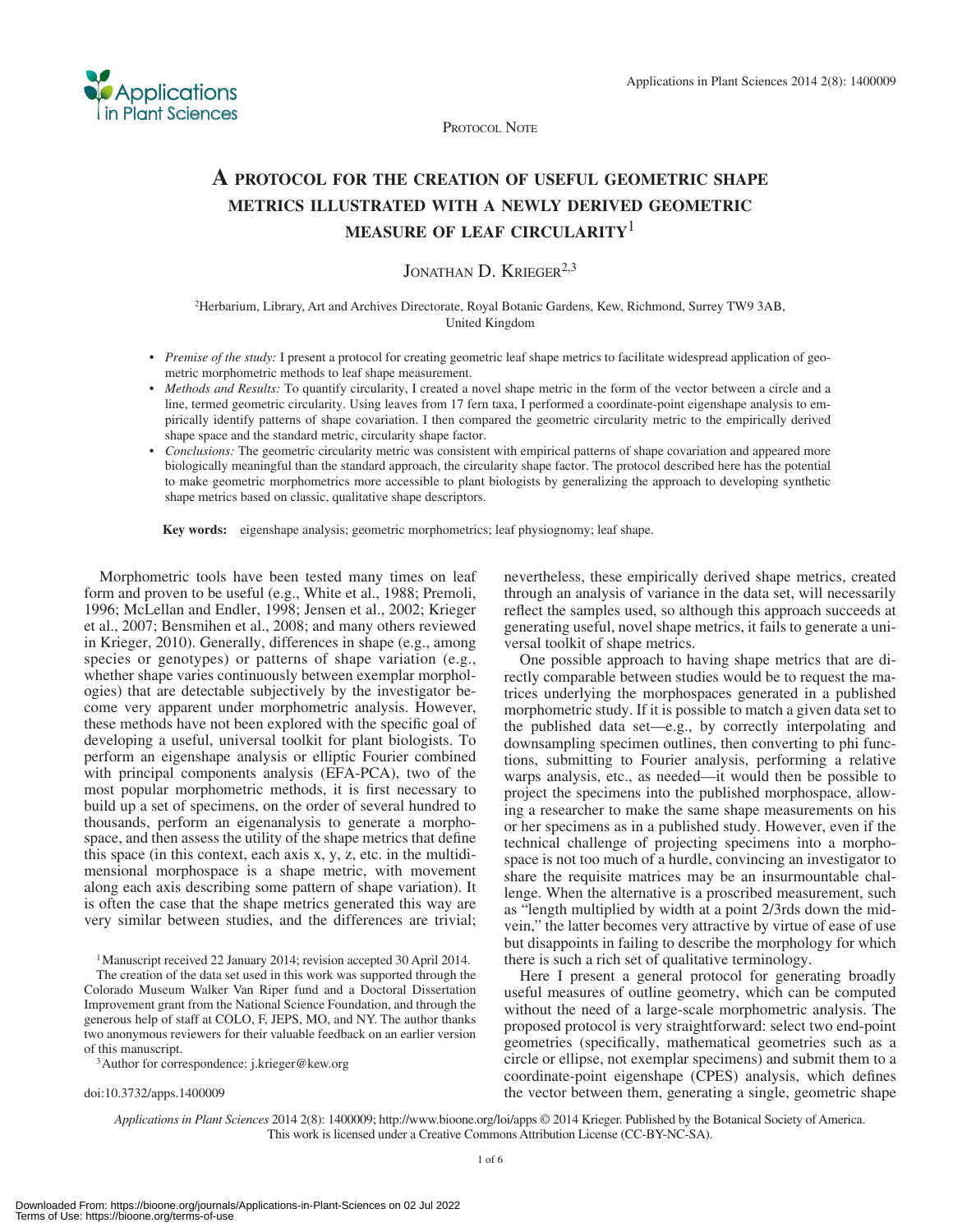metric. The example explored here is circularity as measured using geometric morphometrics. Unlike existing metrics of circularity, such as the circularity shape factor (area multiplied by  $4\pi$ , divided by perimeter squared) or Feret diameter ratio (diameter of the circle with same area as the specimen, divided by major axis length), this metric does not approximate circularity using perimeter (or length) and area; rather, it is measured directly from the geometry of the leaf. This geometric circularity vector represents a one-dimensional morphospace, what McGhee (1999) would term a "theoretical morphospace." The creation of theoretical plant morphospaces has so far been a very mathematical endeavor (e.g., Niklas, 1978; Prusinkiewicz and Lindenmayer, 1990; Prusinkiewicz et al., 2007); McGhee (1999) encouraged the further development of theoretical morphospaces by plant biologists, but provided only a series of ad hoc, mathematical examples, with no protocol to be followed or guidance for those who are not mathematically inclined.

 The protocol described here is the next logical step from the work of MacLeod (2002a), where a variety of exemplar shapes were subjected to eigenshape analysis to inform the delineation between the different character states they represented. The most relevant example in that paper was an eigenshape analysis of three leaf shape exemplars: simple, palmately lobed, and pinnately lobed. Use of actual leaves as exemplars meant that there was both taxon- and specimen-specific information incorporated into the analysis (a shortcoming acknowledged and discussed at length in MacLeod, 2002a ). While three leaf exemplars were used (and the two other examples in the same paper used eight and 12 exemplars), it was certainly inferred that two exemplars could be used, and moving from exemplars to pure, mathematical geometries (e.g., using a circle and a line, as opposed to selecting two leaves, one reasonably circular and the other reasonably linear) is also only a slight change to the methodology described there. Nevertheless, using two, pure geometries as a way to generate a useful shape metric was never explicitly suggested, and it does not appear to have been subsequently attempted by the botanical community as a means to generate shape measures or theoretical morphospaces. Therefore, it seems useful to publish this protocol as a very specific application of the more generalized technique described in Mac-Leod (2002a), and to explicitly describe how this type of analysis of pure geometries can be of use to the plant biologist, building on their knowledge of the natural variation in plant geometry. The current protocol also benefits from the incorporation of CPES analysis, vs. the extended eigenshape analysis used in that study.

 I created a geometric circularity vector, independent of any biological specimens, as a sample application of the protocol. This can be thought of as a line connecting the two shapes, with movement along the line changing shape from a line to a circle. Having to derive the mathematical description of this transformation, much less the transformation between two more complicated geometries, would be challenging; the approach described here automates this step. I calculated scores along the line-circle vector for a sample of fern leaves showing a range of morphologies between linear and circular. These "scores" can be thought of as any other measurement of leaf shape: it is simple enough to imagine a score of "3.2," when the measurement is length in centimeters (i.e., 3.2 cm long); in the case of scores along the line-circle vector, the geometric meaning of scores can be visualized easily through modeling variation along the vector, which will show what shape corresponds to a particular score along the gradient from line to circle. To assess the

line-circle vector against natural patterns of shape covariation, I compared scores along this vector to scores along a circularity axis from an empirical morphospace, generated through CPES analysis (MacLeod, 1995) of the fern leaf sample. The first principal component (or, eigenshape axis) in the CPES analysis, representing 85% of the variance in the sample, has previously been characterized as circularity (Krieger, 2007). This pattern of variation has appeared in diverse samples of leaves, usually explaining the majority of the sample variance, except where size has been left in the analysis (compare with models for a broad sample of dicot leaves in Krieger et al. [2007] ; *Antirrhinum* L. in Weight et al. [2007] ; *Arabidopsis* (DC.) Heynh. and *Antirrhinum* in Bensmihen et al. [2008] ; and *Hoya* R. Br. in Torres et al. [2008] ; in the second and third studies, size was the first principal component, and circularity was the second). Therefore, a metric that captures this pattern is likely to be both biologically meaningful and broadly useful. The line-circle vector was also generated using CPES analysis, a geometric morphometric technique, which is why I refer to it as the geometric circularity vector (abbreviated as "circularity vector" here). The initial empirical morphospace was centered on the overall sample mean shape (standard practice in this type of analysis). I made a second comparison, instead centering the sample on the mean of the circularity vector, comparing scores in this space to scores of the same specimens along the circularity vector (see Fig. 1). This ensured that the circularity vector intersected the center of the empirical morphospace, potentially bringing the two into closer correspondence. However, this would not be standard practice for a CPES analysis; if specimens are far from the center of the morphospace, the curvature of the space may distort the relationships among specimens. Finally, I standardized scores of leaves along the circularity vector to range from 0 to 1 and compared to calculated values of the circularity shape factor (CSF), the most commonly used metric of circularity, for each specimen. CSF  $(4\pi \cdot \text{area}/\text{perim})$  $eter<sup>2</sup>$ ) is mathematically constrained to range from 0 for a line (where area = 0) to 1 for a circle (where perimeter<sup>2</sup> =  $4\pi \cdot$  area).

#### METHODS AND RESULTS

 I generated the geometric circularity metric as a line-circle vector, achieved very simply by performing CPES analysis on two shapes, a line and a circle, resulting in a one-dimensional morphospace. This is the essence of the proposed protocol: select two end-point geometries and submit them to a CPES analysis, which defines the vector between them. The two shapes must be centered at the origin, have unit centroid size, and have the correct number of points for the number used in the interpolation of our sample outlines. The "line" is not technically a line, but a linear outline with a width of zero (a description of how to compute these two shapes is given in Appendix 1). "Scores along the line-circle vector" and "geometric circularity" will be used interchangeably.

 For comparison, I performed a CPES analysis on 938 leaves from 339 specimens, selected from 17 taxa (see Appendix S1) in the genus *Pleopeltis* Humb. & Bonpl. ex Willd. (Polypodiaceae), or closely related genera, depending on the circumscription (for additional information on specimen selection and preparation of leaf outlines, see Krieger, 2007), with each leaf represented by a 498-point outline. The CPES analysis generated a series of variance-optimized axes, like a principal components analysis, which together defined a morphospace (see Macleod, 1995, 1999). This space was centered at the overall sample mean shape, to which each shape was aligned using Procrustes superposition, part of the CPES analysis. The first axis in this space, ES1, appeared to correspond to circularity (Fig. 2A). Scores along the line-circle vector were strongly correlated to scores along ES1 in the original CPES analysis morphospace; there was no apparent structure to the residuals from a major axis regression, and there were no notable outliers (Fig. 2D). This showed that the geometric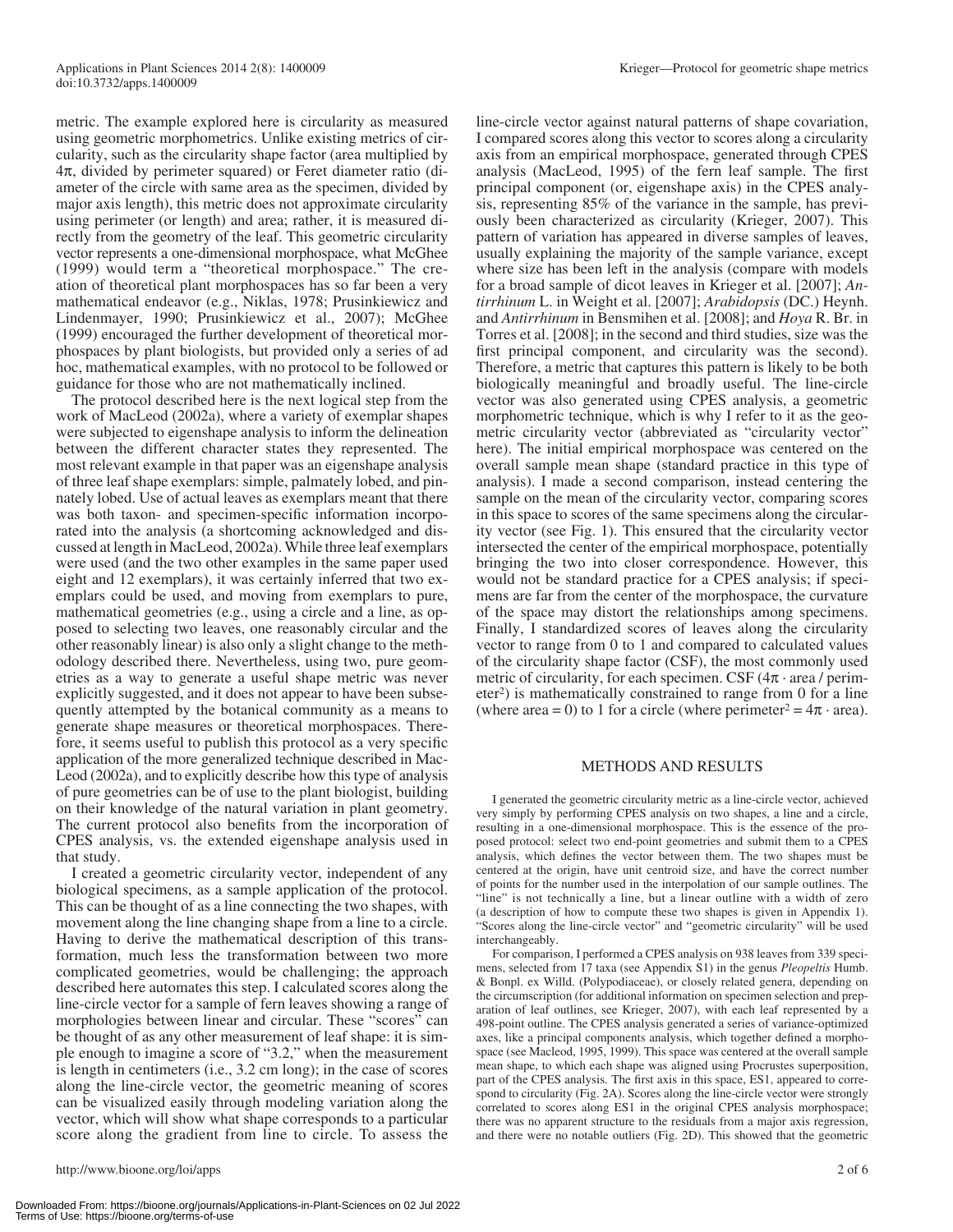

 Fig. 1. Concepts underlying construction of the geometric circularity vector. (A) Constructing the line-circle space. The one-dimensional space is constructed using a circle and a line, both centered at the origin with unit centroid size (the square root of the sum of squared distances of the points in the outline to the outline centroid). The size of the two shapes will depend on the number of points in the specimens, which the circle and line must match (see Appendix 1 for the relevant computations). (B) Comparing the line-circle vector (LCV) to other sample ordinations. The line-circle vector is the geometric metric of circularity. The other vector is the first axis in the coordinate-point eigenshape (CPES) analysis of fern leaves, empirical ES1. These two vectors may be highly correlated or not, and the line-circle region along the LCV may or may not intersect with the region of the ES1 vector occupied by specimens. To bring the two vectors together, it is possible to rerun the CPES analysis, instead centering the morphospace on the mean along the line-circle vector (the original CPES analysis was centered on the sample mean shape). The two vectors then pass through the same mean shape, and the angle between them is the correlation between the two metrics. It is also possible to project specimens onto the line-circle vector, to calculate values of geometric circularity for each specimen. The fern leaf sample only occupied a subset of the vector, because there were no perfectly circular or linear leaves.

circularity metric closely matched natural patterns of shape covariation in this sample. It also showed, definitively, that this axis in the CPES analysis corresponded to linear-circular variation, which previously had been inferred (Krieger, 2007).

 I generated a second morphospace by instead aligning specimens on the mean shape along the line-circle vector (if a series of lines are drawn between corresponding landmarks on the two shapes, the mean shape is the shape formed of the midpoints of these lines). Scores along the new ES1 (see models in Fig. 2B) were strongly correlated to scores along the line-circle vector, with no apparent structure to the residuals or outliers (Fig. 2E). Despite recentering the morphospace, the results were largely the same as with the original CPES analysis. Points scoring high on the *x*-axis fell slightly below the regression line. This may reflect curvature of the recentered morphospace, due to centering it on a new mean shape.

 I rescaled scores along the line-circle vector (see models in Fig. 2C ) so they ranged from 0 (for a line) to 1 (for a circle), to match the range of values for the CSF. The two linear operations to achieve this—translation of the score at the "line" end of the line-circle vector to 0 and rescaling so the score at the "circle" end is at 1—were necessary so that every study measuring geometric circularity is using the same scale. To model variation at specific points along the rescaled vector, it is necessary to back-transform from scores along (0,1) to the original range, which is easily achieved. There was a strong correlation between the CSF (using only area and perimeter) and the geometric circularity metric. The slope of the major axis regression between these two metrics was not unity (Fig. 2E), as would be expected if they matched precisely. This could not be explained by the slight difference in the area : perimeter ratio for the circle as interpolated to 498 points. More likely, it reflected the fact that the actual leaves have rough margins, which will inflate perimeter with respect to area, and that the more circular leaves tended to have rougher margins and a greater prevalence of incisions along the margin. The sample was composed largely of simple leaves with entire margins; however, there were some noticeable outliers in Fig. 2F , specimens where the two metrics noticeably differed. One such leaf is shown in Fig. 3A . Because the margin of this leaf is incised, which is typical of this fern genus, the perimeter is inflated relative to area. To the degree that a plant biologist would assess circularity *as if that incision were not there* , it is clear that the geometric circularity metric is superior, because leaves with similar geometric circularity values have a similar overall shape, ignoring the incision.

 An application of the line-circle vector is shown in Fig. 3B , with three of the taxa used in this study, showing three levels of dimorphy between sterile and fertile leaves: strong, weaker, and very weak (but still significant). Note that all of the distributions are along an axis scaled 0 (line) to 1 (circle). Using this protocol and the approach described in Appendix 1, another set of dimorphic leaves could be measured by another researcher, and directly compared to these values. This could be used as the basis for refining the terminology as applied to varying degrees of dimorphy (e.g., dimorphic, slightly dimorphic, slightly subdimorphic), as described by MacLeod (2002a) for degree and type of leaf lobing.

#### CONCLUSIONS

 Based on the very strong correlations between geometric circularity scores and CPES analysis scores, it is clear that geometric circularity is an example of a synthetic shape metric that can capture natural patterns of shape covariation without the need of a morphometric analysis of a large data set. This alone means an enormous amount of time can be saved, digitizing a few specimens instead of the hundreds to thousands needed to generate a morphospace. The other pressing question is whether this synthetic metric is measuring what a plant biologist would consider to be "circularity." The example shown in Fig. 3A would suggest that geometric circularity is closer to a qualitative sense of circularity than the classic metric, CSF. Because the position along the line-circle vector is determined by Procrustes superposition, a leaf with a toothed or wavy margin will have the same score on this vector as one with a smooth margin of the same overall shape, whereas its increased perimeter will give it a much lower (more linear) value for CSF. In both of these cases, geometric circularity is relatively insensitive to features that would likely be ignored by a plant biologist making a qualitative assessment of circularity, whereas they would both have a significant impact on the measurement of CSF. There may be cases where shape factor is more biologically meaningful, e.g., when quantifying a physical process like heat exchange; however, using the term "circularity" for this seems misleading, as illustrated in Fig. 3A. The other significant issue with the classic CSF is that there is no mapping from a value to a shape, other than at the ends of the spectrum, whereas this modeling ability is inherent in the geometric approach. That is not to say there will not be multiple leaf shapes with the same geometric circularity value, just that this value is grounded in the distance between a sample leaf and the models shown in Fig. 2C. Unlike CSF, it is possible to have specimens that are past the ends (0,1) of the line-circle portion of the geometric circularity vector. The sample used here does not incorporate the vast variability found in leaves; there are certainly cases where the geometric circularity metric could break down, such as highly dissected leaves with little lamina, or leaves with lamina that overlaps itself. Whether real leaves will map outside of the range  $(0,1)$  remains to be seen, but it is a possibility. However, it is not necessarily a problem if they do, and such leaves are likely to also have misleading values of CSF, so it may be that neither metric is useful in such cases.

 The intent of this protocol is to provide a generalized approach to generating shape metrics useful in the comparison and analysis of leaves. Ideally, we could understand geometric circularity as one component in overall form, along with patterns of variation like ovate-obovate and elliptic-oblong, which both have a grounding in classic, qualitative terminology and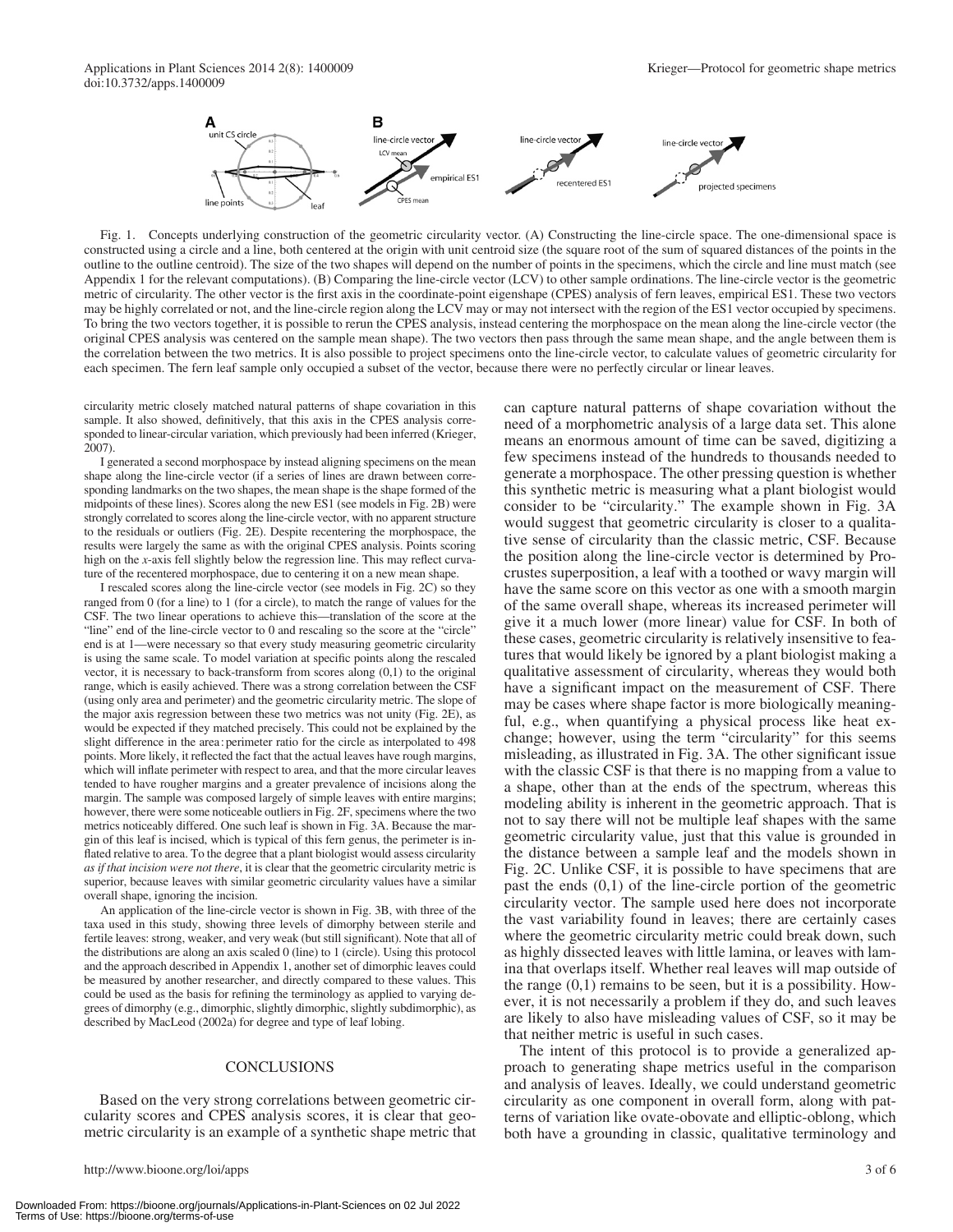

Fig. 2. Models and comparisons. For each analysis, five models were generated, at equal steps between the lowest and highest scoring specimens. An overlay of all five models is shown for each analysis. (A) Models and mean shape for the coordinate-point eigenshape (CPES) analysis of fern leaves. Specimens scoring low on this axis were nearly linear, and those scoring higher were more circular. There were no circular leaves in the analysis, and the shape models were limited to the range of scores of actual specimens. As models are generated higher along this axis, they become even more circular (not shown). (B) Models and mean shape for the CPES analysis recentered on the line-circle vector mean shape. The clearest difference between this and the original analysis is that the models look more geometric, i.e., less like real leaves. The models at the high end of the axis in (A) have a slightly more organic, asymmetric appearance, different in shape at the base and tip. (C) Models and mean shape for the geometric circularity vector. These models extend right up to a circle, a shape that is not present in the fern sample, although it would be possible to extend the models in (A) and (B) farther up the axes to better align them with those shown in (C). Real leaves also have nonzero widths, although there were some highly linear leaves in the sample. The distribution for the scores along the circularity vector looks very similar to that in (A) and (B), except that it is plotted along the full vector (from 0 to 1). (D) Major axis regression of CPES analysis circularity scores (along ES1 in the original analysis, as shown in [A]) to geometric circularity. There is a strong relationship between these two variables  $(r^2 = 0.9999, F = 2.44 \times 10^7, P \ll 0.001)$ , and there is no apparent structure to the residuals (inset). (E) Major axis regression of the recentered CPES analysis circularity scores (as shown in [B]) to geometric circularity. There is a strong relationship between these two variables  $(r^2 = 0.9999, F = 2.02 \times 10^7, P \ll 0.001)$ , and there is no apparent structure to the residuals. (F) Major axis regression of geometric circularity and circularity shape factor. The dashed line indicates a slope of 1. While there is a strong relationship between the two variables ( $r^2 = 0.9975$ ,  $F = 3.71 \times 10^5$ ,  $P \ll$ 0.001), there are clear outliers, which are informative as to the differences between these two metrics (see text and Fig. 3A; extreme outliers have been cropped out of the residuals plot).

appear as individual axes in morphometric analyses of diverse samples of leaves (both in the set of fern leaves used here, and in the diverse set of dicot leaves used in Krieger et al. [2007]; there are hints that they are present in other studies, including EFA-PCA analyses, but shape models are not published commonly enough to be sure). The challenge to generalizing the protocol is that the selection of end point geometries is not trivial. Unlike the case for circles and lines, it is not as clear as to what corresponds to the ideal "ovate" or "obovate" geometry. One solution is to fall back to the approach advocated by MacLeod (2002a), and use exemplar shapes provided by plant biologists (e.g., Hickey, 1973; Leaf Architecture Working Group, 1999), which have been developed through the observation of large numbers of leaves by many botanists, an organic form of shape decomposition. The downside of exemplars is that they may contain taxon- or specimen-specific shape information that distracts from the pure geometries of interest. Another solution is to assemble a large, diverse set of leaves and see what geometries appear as orthogonal axes. The use of a morphospace in this way, for exploring patterns of shape covariation and identifying useful characters, is well established (e.g., MacLeod, 2002b). This is not inherently part of the protocol,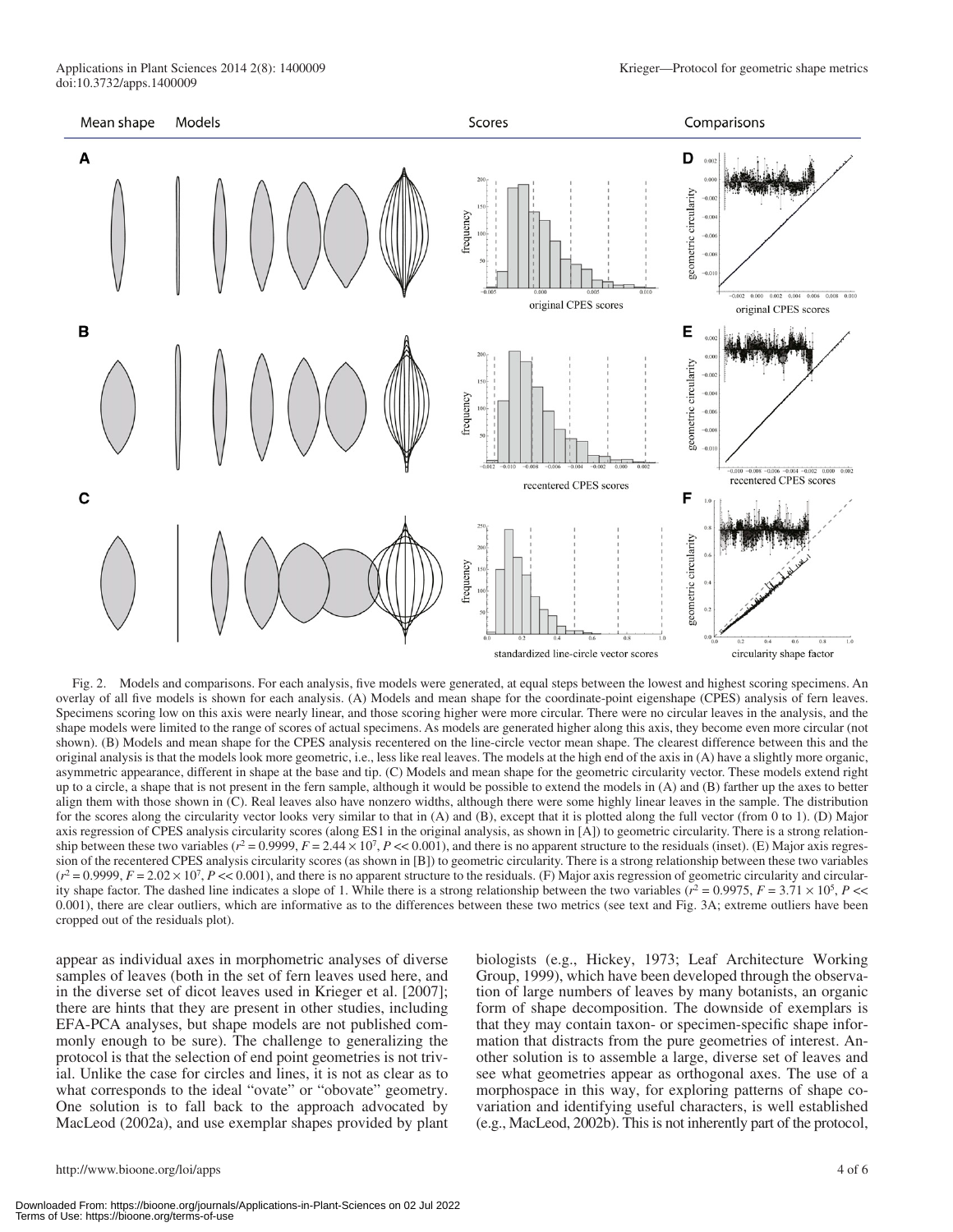Applications in Plant Sciences 2014 2(8): 1400009 Krieger—Protocol for geometric shape metrics doi:10.3732/apps.1400009



Fig. 3. Circularity as a biologically useful metric. (A) Geometric circularity vs. shape factor. The sample leaf shown is one of the outliers in Fig. 2F, with different values for circularity shape factor (CSF) and geometric circularity (GC). The reason this leaf is an outlier is because it has an incised margin, a regular feature in these taxa. This inflates the perimeter relative to area, making the CSF more linear. The two closest-scoring leaves on the two circularity metrics are shown. Geometric circularity is clearly better at capturing the overall geometry. The leaf at the top is certainly, qualitatively, much less circular than the sample leaf, whereas the leaf at the bottom is a good match. (B) Frequencies of fertile and sterile leaves along the GC vector for three taxa ( *Pleopeltis* species) with varying degrees of dimorphy. Given the strong correlation between GC and ES1 in the eigenshape analysis, the *x* -axis could instead be ES1, giving an identical result. This is current practice. However, the use of GC as the *x* -axis means that another researcher could calculate the same values for another set of dimorphic fern taxa (or, really, any closed outline) and directly compare the results to those shown here.

but it is useful for identifying uncorrelated characters, because the axes in a CPES analysis are orthogonal, as well as for assessing the proportion of variance explained by a particular character. As sample size and morphological diversity increase, the individual axis geometries tend to become more geometrically pure and less taxon- or specimen-specific. These axes can be used to inform the selection of pure forms of, e.g., "obovate," "ovate," "elliptic," or "oblong" (even for "elliptic," which should be easy to define, it is not clear what ratio of major and minor axes would be appropriate). It is certainly possible to use this approach to generate nonsensical metrics, if two unrelated geometric forms are selected. Therefore, it is likely to remain valuable to use empirical morphospaces to identify naturally occurring patterns of shape covariation. I suspect that an elliptic-oblong axis will be the next easiest to develop, perhaps by building an ellipse to match the line-circle vector mean shape, and using the vector between the mean and that ellipse as a starting point. The ultimate goal is to develop a standardized geometric toolkit that replicates the qualitative metrics already in use, such as those of Hickey (1973), in a quantitative, repeatable form.

#### LITERATURE CITED

- BENSMIHEN, S., A. I. HANNA, N. B. LANGLADE, J. L. MICOL, A. BANGHAM, AND E. S. COEN. 2008. Mutational spaces for leaf shape and size. Human Frontier Science Program Journal 2: 110-120.
- HICKEY, L. J. 1973. Classification of the architecture of dicotyledonous leaves. *American Journal of Botany* 60: 17-33.
- JENSEN, R. J., K. M. CIOFANI, AND L. C. MIRAMONTES. 2002. Lines, outlines, and landmarks: Morphometric analysis of leaves of *Acer rubrum* , Acer saccharinum (Aceraceae) and their hybrid. *Taxon* 51: 475-492.
- KRIEGER, J. D. 2007. Quantification and analysis of variation in leaf shape: Climate signals in dicot leaves and evolution of leaf form in *Pleopeltis* (Polypodiaceae). Doctoral dissertation, University of Colorado at Boulder, Boulder, Colorado, USA.
- KRIEGER, J. D. 2010. Controlling for curvature in the quantification of leaf form. *In* A. M. T. Elewa [ed.], Morphometrics for non-morphometricians, 27–72. Lecture Notes in Earth Sciences, vol. 124. Springer, Berlin, Germany.
- KRIEGER, J. D., R. P. GURALNICK, AND D. S. SMITH. 2007. Generating empirically determined, continuous measures of leaf shape for paleoclimate reconstruction. *PALAOIS* 22: 212-219.
- LEAF ARCHITECTURE WORKING GROUP. 1999. Manual of leaf architecture: Morphological description and categorization of dicotyledonous and netveined monocotyledonous angiosperms. Smithsonian Institution Press, Washington, D.C., USA.
- MACLEOD, N. 1995. Testing morphometric data for phylogenetic and functional covariance. *Journal of Vertebrate Paleontology* 11(Suppl. 3): 41A-42A.
- MACLEOD, N. 1999. Generalizing and extending the eigenshape method of shape space visualization and analysis. *Paleobiology* 5: 107-138.
- MACLEOD, N. 2002a. Geometric morphometrics and geological shape-classification systems. *Earth-Science Reviews* 59: 27-47.
- MACLEOD, N. 2002b. Phylogenetic signals in morphometric data. *In* N. MacLeod and P. L. Forey [eds.], Morphology, shape, and phylogeny, 100–138. CRC Press, Boca Raton, Florida, USA.
- McGHEE, G. R. 1999. Theoretical morphology. Columbia University Press, New York, New York, USA.
- MCLELLAN, T., AND J. A. ENDLER. 1998. The relative success of some methods for measuring and describing the shape of complex objects. *Systematic*  Biology 47: 264-281.
- NIKLAS, K. J. 1978. Morphometric relationships and rates of evolution among Paleozoic vascular plants. *In* M. K. Hecht and W. C. Steere [eds.], Evolutionary biology, vol. 11. Plenum Publishing Co., New York, New York, USA.
- PREMOLI, A. C. 1996. Leaf architecture of South American *Nothofagus* (Nothofagaceae) using traditional and new methods in morphometrics. Botanical Journal of the Linnean Society 121: 25-40.
- PRUSINKIEWICZ, P., Y. ERASMUS, B. LANE, L. D. HARDER, AND E. COEN. 2007. Evolution and development of inflorescence architecture. *Science* 316: 1452-1456.
- PRUSINKIEWICZ, P., AND A. LINDENMAYER. 1990. The algorithmic beauty of plants . Springer, New York, New York, USA.
- TORRES, M. A. J., C. G. DEMAYO, AND S. V. SIAR. 2008. Elliptic Fourier analysis of leaf outline differences between and among sixteen species of *Hoya. Philippine Agricultural Scientist* 91 : 18 – 28 .
- WEIGHT, C., D. PARNHAM, AND R. WAITES. 2007. LeafAnalyser: A computational method for rapid and large-scale analyses of leaf shape. *Plant*  Journal 53: 578-586.
- WHITE, R. J., H. C. PRENTICE, AND T. VERWIJST. 1988. Automated image acquisition and morphometric description. *Canadian Journal of Botany* 66: 450 – 459.

http://www.bioone.org/loi/apps 5 of 6